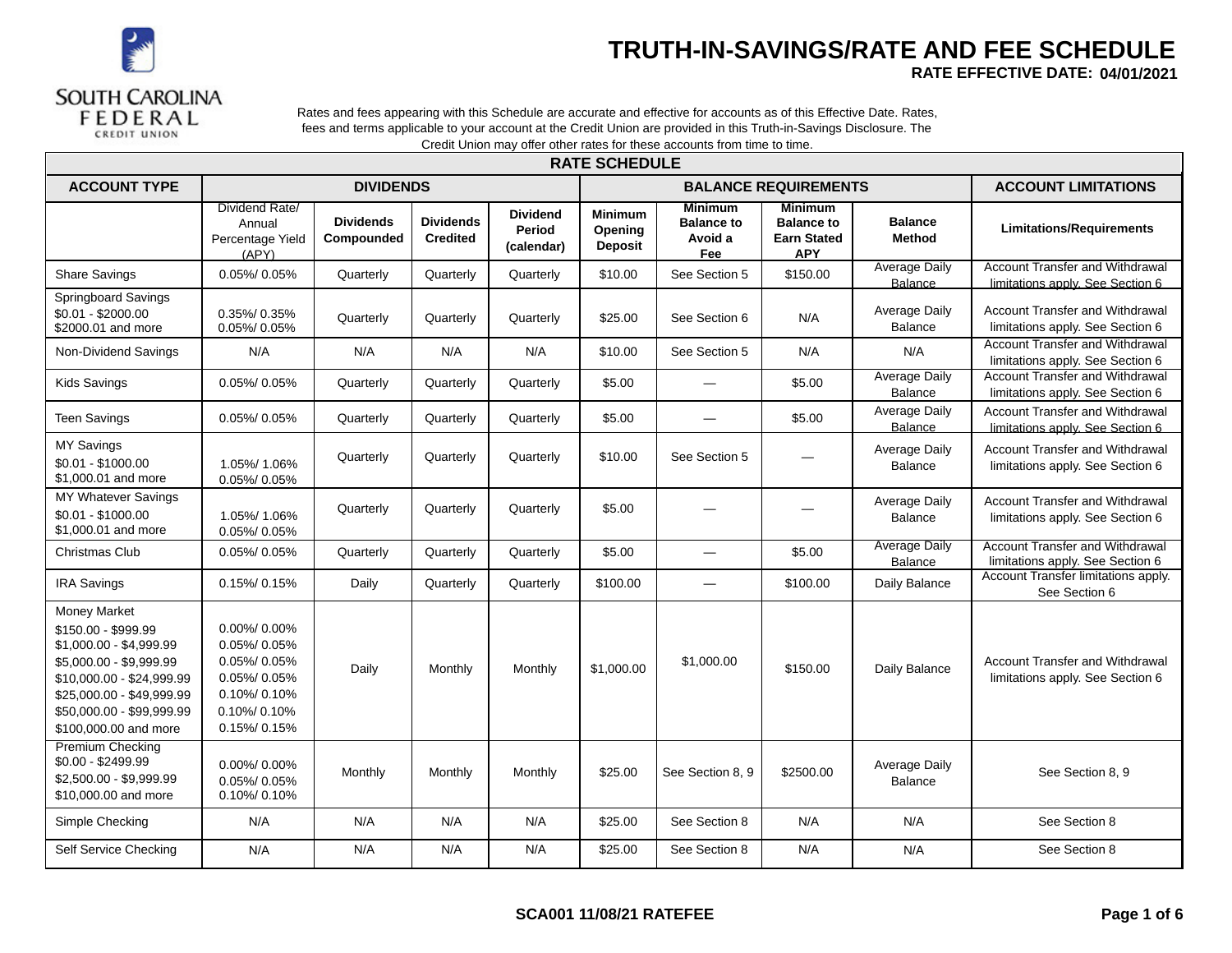#### Except as specifically described, the following disclosures apply to all accounts. All accounts described in this Truth-In-Savings Disclosure are share accounts.

Rate Information. The Annual Percentage Yield is a  $\mathbf{1}$ . percentage rate that reflects the total amount of dividends to be paid on an account based on the dividend rate and frequency of compounding for an annual period. For all earning accounts, the Dividend Rate and Annual Percentage Yield may change at any time as determined by the Credit Union's Board of Directors. The Money Market account, MY Savings, MY Whatever Savings, and Premium Checking are Tiered Rate accounts. The balance ranges and corresponding Dividend Rates and Annual Percentage Yields applicable to each tier are disclosed in the Rate Schedule. Once a particular balance range is met, the Dividend Rate and Annual Percentage Yield for that balance range will apply to the full balance of your account. The Springboard Savings account is a Split-Rate account. Once a particular balance range is met, the corresponding Dividend Rate and APY will continue to apply for that balance range, and any amount over that balance range will receive the Dividend Rate and APY that corresponds with the next balance range.

Nature of Dividends. Dividends are paid from current  $2.$ income and available earnings after required transfers to

#### reserves at the end of the dividend period.

3. Dividend Compounding and Crediting. The compounding and crediting frequency of dividends and dividend period applicable to each account are stated in the Rate Schedule. The Dividend Period is the period of time at the end of which an account earns dividend credit. The Dividend Period begins on the first calendar day of the period and ends on the last calendar day of the period.

4. Accrual of Dividends. For all earning accounts, dividends will begin to accrue on noncash deposits (e.g. checks) on the business day you make the deposit to your account. If you close your account before accrued dividends are credited, you will not receive the accrued dividends. However, for Christmas Club accounts, any accrued dividends will be paid if you close the account within seven (7) days of the date you open it.

5. Balance Information. To open any account you must<br>deposit or already have on deposit at least the par value of one full share in any savings account. The par value amount is stated in the Fee Schedule. Some accounts may have additional minimum opening deposit requirements. The minimum balance requirements applicable to each account are stated in the Rate Schedule. If you have a Share Savings, a Non-Dividend Savings, or MY Savings only, you must maintain an Average Daily Balance of \$100.00 or more based on the same member number to avoid a Low Balance Fee as stated in the Fee

Schedule; however, the fee will be waived for members age 18 and under and for accounts opened 90 days or less. For Money Market accounts, there is a minimum Daily Balance required each day to avoid a Low Balance Fee for the dividend period. For accounts with a minimum Average Daily Balance required to earn the Annual Percentage Yield, if the minimum Average Daily Balance is not met, you will not earn the Annual Percentage Yield stated in the Rate Schedule. For Money Market accounts,

### **ACCOUNT DISCLOSURES**

there is a minimum Daily Balance required to earn the Annual Percentage Yield disclosed. For each day the minimum daily balance is not met, you will not earn the stated Annual Percentage Yield. For accounts using the Average Daily Balance method as stated on the Rate Schedule, dividends are calculated by applying a periodic rate to the Average Daily Balance in the account for the dividend period. The Average Daily Balance is calculated by adding the balance in the account for each day of the period and dividing that figure by the number of days in the period. For accounts using the Daily Balance method as stated on the Rate Schedule, dividends are calculated by applying a daily periodic rate to the balance in the account each day. 6.Account Limitations. For Share Savings, Springboard

Savings, Non-Dividend Savings, UGMA, Kids Savings, Teen Savings, MY Savings, MY Whatever Savings, Christmas Club, and Money Market accounts, if you withdraw from your account, you may be charged a fee as disclosed in the Fee Schedule. For Christmas Club accounts, the entire balance will be transferred to another account of yours on or after October 31st and the account will remain open. The Kids Savings account is for members age 12 and under. At age 13, the account will be converted to a Teen Savings for 13 through 17. At age 18, the Teen Savings account will be converted to a MY Savings account. MY Savings and MY Whatever Savings accounts are for members age 18 to 25. At age 26, the MY Savings account and the MY Whatever Savings will be converted to a Share Savings account. For checking account products, no transaction limitations apply. For Springboard Savings: You must make at least one deposit per month to avoid the monthly account fee as stated in the Fee Schedule; exceeding one withdrawal per year will result in account closure; only one account allowed per member.

7. Fees for Overdrawing Accounts. Fees may be imposed on each check, draft, item, preauthorized automatic debit, telephone initiated withdrawal or any other electronic withdrawal or transfer transaction that is drawn on an insufficient available account balance. The entire balance in your account may not be available for withdrawal, transfer or paying a check, draft or item. You may consult the Funds Availability Policy for information regarding the availability of funds in your account. Fees (Courtesy Pay or NSF) for overdrawing your account may be imposed for each overdraft, regardless of whether we pay or return the draft, item or transaction as stated in the Fee Schedule. Fees for ATM and everyday debit card transactions are not imposed unless you have opted in to the overdraft protection plan that covers these transactions. See Account Agreement for details about Nonsufficient Funds and Overdrafts. For automatic Overdraft Transfers from your share or checking account(s), you may incur a fee for each transfer. This fee isnot applicable for transfers you initiate. See Fee Schedule for amount.

8. **Checking Requirements.** Premium - To avoid the monthly checking fee you must maintain an average daily balance of \$2,500 in checking or combined month-end balance of \$5,000 in savings, checking, and money market based on the same member number PLUS one of the following: combined month-end loan balance of \$15,000 or more on consumer loan(s) excluding first mortgage and credit cards; OR have a first mortgage loan; OR have a monthly payroll direct deposit of at least a single amount of \$250 or more AND either 10 posted signature based debit card transactions or an open credit card in good standing.

Simple and Self Service - To avoid the monthly checking fee you must meet at least one of the following requirements based on the same member number: an average daily balance of \$1,000 in checking; OR combined month-end loan balance of \$10,000 or more on consumer loan(s) excluding first mortgage and credit cards; OR have a first mortgage loan; OR have a monthly payroll direct deposit of at least a single amount of \$250 or more, AND either 10 posted signature based debit card transactions or an open credit card in good standing; OR be age 25 or under at month-end.

Self-Service Additional Requirements -Teller services are limited to transactions for cashier's checks only. Contact Center/ Branch Services Representative Services are limited. Account transfers, balance inquiries and other account details must be performed using self-service options. Contact Center/Branch Service representative assistance is not available for these services. the exception being only when our automated systems are off-line. These restrictions apply to all accounts including savings, club, and Self Service Checking accounts established under the same member number. eStatements are required to maintain a Self-Service checking account. Bill Pay is available and is optional. If you register for Bill Pay, you must use the service to pay at least one bill each month, or register for Zelle and complete a Zelle transaction, to avoid a non-usage fee as stated in the Fee Schedule.

9. Special Programs. Military- Active Duty Military members are exempt from Premium Checking monthly checking fee, minimum balance, and transaction activity requirements for an initial three (3) year term with proof of active duty status. At the end of each three (3) year term, this benefit will be revoked unless you provide proof of continued active duty status. Bank at Work - Must be eligible for applicable 1099 reporting for bonus or dividend income to qualify. Bank at Work members are exempt from the applicable monthly checking fee for 12 months while receiving a qualifying direct deposit, defined as a monthly direct deposit of at least a single amount of \$250 or more directly from a Bank at Work employer (allocations are not accepted) to a checking account. After 12 months, Bank at Work members must meet the required minimum balance and/or qualifying relationships to avoid the monthly checking account fee. Bank at Work members are eligible to receive a \$100 incentive with a newly established direct deposit to a new or existing checking account within sixty (60) days of account opening or conversion, and must enroll in electronic statements. The \$100 will be deposited once requirements are verified (six to eight weeks).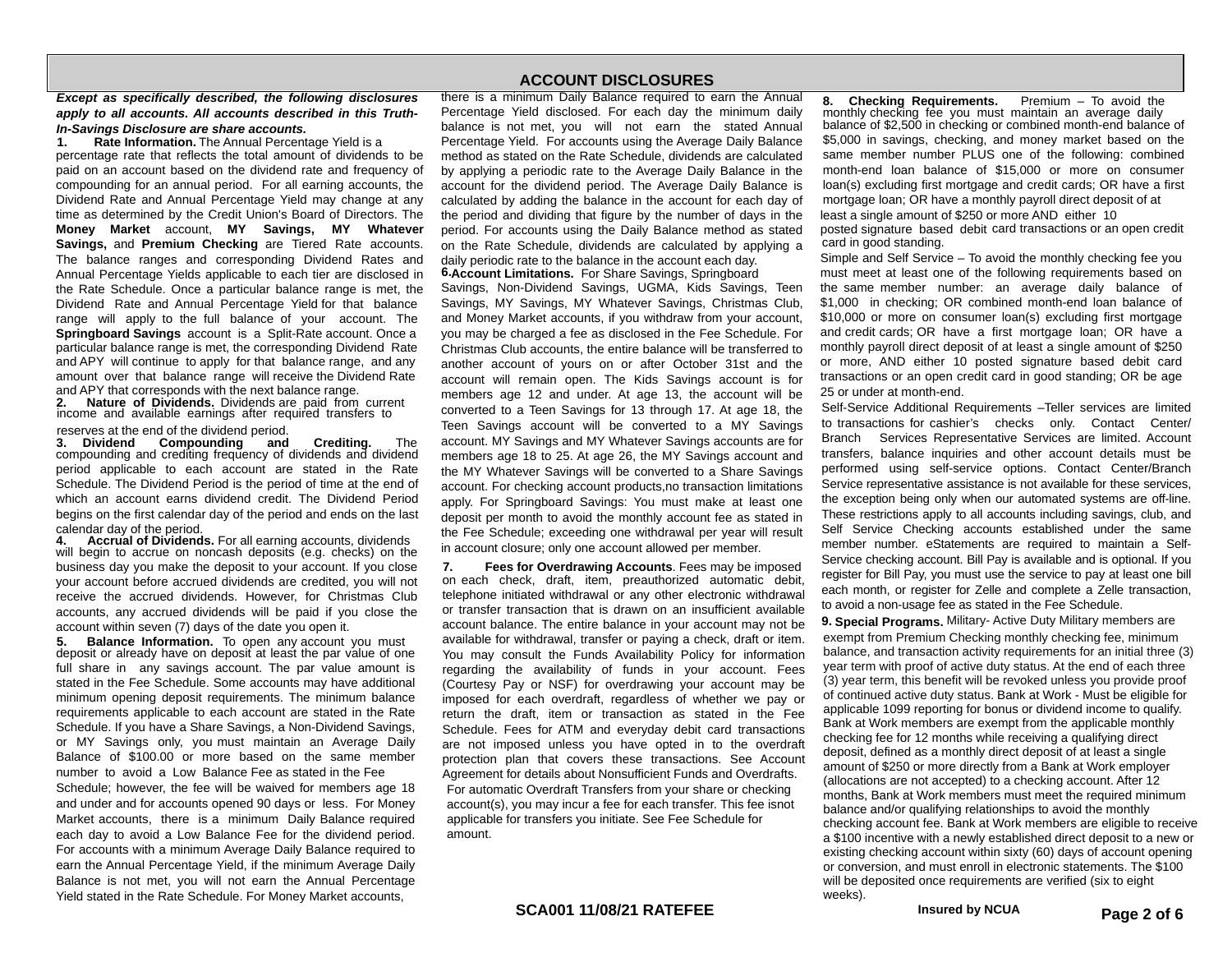

# TRUTH-IN-SAVINGS/RATE AND FEE SCHEDULE

RATE EFFECTIVE DATE: 01/08/2021

#### The rates and fees appearing with this Schedule are accurate and effective for accounts as of this effective date. The rates, fees and terms applicable to your account at the Credit Union are provided in this Truth-in-Savings Disclosure. The Credit Union may offer other rates for these accounts from time to time.

|                                                                       |                             |                                                        |                                                              |                                             | <b>RATE SCHEDULE</b>           |                                     |                                  |                                      |                          |                            |
|-----------------------------------------------------------------------|-----------------------------|--------------------------------------------------------|--------------------------------------------------------------|---------------------------------------------|--------------------------------|-------------------------------------|----------------------------------|--------------------------------------|--------------------------|----------------------------|
|                                                                       | <b>Dividend Rate</b><br>(%) | <b>Annual</b><br>Percentage<br><b>Yield</b><br>(APY) % | <b>Rate Type</b>                                             | <b>Minimum</b><br>Opening<br><b>Deposit</b> | <b>Dividends</b><br>Compounded | <b>Dividends</b><br><b>Credited</b> | <b>Dividend</b><br><b>Period</b> | <b>Additional</b><br><b>Deposits</b> | Withdrawals              | Renewable                  |
| <b>Share Certificate Accounts (See Section 10)</b>                    |                             |                                                        |                                                              |                                             |                                |                                     |                                  |                                      |                          |                            |
| 3 Month                                                               | 0.05%                       | 0.05%                                                  |                                                              |                                             |                                |                                     |                                  |                                      |                          |                            |
| 6 Month                                                               | 0.10%                       | 0.10%                                                  |                                                              |                                             |                                |                                     |                                  |                                      |                          |                            |
| 12 Month                                                              | 0.15%                       | 0.15%                                                  |                                                              |                                             | Monthly                        | Monthly                             | Account's                        | Limited                              | Allowed                  | See Section 9 &            |
| 18 Month                                                              | 0.20%                       | 0.20%                                                  | Fixed                                                        | \$500.00                                    | See Section 3                  | See Section 3                       | Term                             | See Section 6                        | See Section 6            | 10                         |
| 24 Month                                                              | 0.35%                       | 0.35%                                                  |                                                              |                                             |                                |                                     |                                  |                                      |                          |                            |
| 36 Month                                                              | 0.45%                       | 0.45%                                                  |                                                              |                                             |                                |                                     |                                  |                                      |                          |                            |
| 60 Month                                                              | 0.60%                       | 0.60%                                                  |                                                              |                                             |                                |                                     |                                  |                                      |                          |                            |
| Jumbo Share Certificate Accounts                                      |                             |                                                        |                                                              |                                             |                                |                                     |                                  |                                      |                          |                            |
| 3 Month                                                               | 0.15%                       | 0.15%                                                  |                                                              |                                             |                                |                                     |                                  |                                      |                          |                            |
| 6 Month                                                               | 0.20%                       | 0.20%                                                  |                                                              |                                             |                                |                                     |                                  |                                      |                          |                            |
| 12 Month                                                              | 0.25%                       | 0.25%                                                  | Fixed                                                        | \$50,000.00                                 | Monthly                        | Monthly                             | Account's                        | Limited                              | Allowed                  | Automatic                  |
| 18 Month                                                              | 0.30%                       | 0.30%                                                  |                                                              |                                             | See Section 3                  | See Section 3                       | Term                             | See Section 6                        | See Section 6            | See Section 9              |
| 24 Month                                                              | 0.45%                       | 0.45%                                                  |                                                              |                                             |                                |                                     |                                  |                                      |                          |                            |
| 36 Month                                                              | 0.55%                       | 0.55%                                                  |                                                              |                                             |                                |                                     |                                  |                                      |                          |                            |
| 60 Month                                                              | 0.70%                       | 0.70%                                                  |                                                              |                                             |                                |                                     |                                  |                                      |                          |                            |
| 36 Month Step Up<br>Share Certificate<br><b>Accounts</b>              | 0.30%                       | 0.30%                                                  | Variable Rate<br>- Member has<br>discretion<br>See Section 1 | \$500.00                                    | Monthly                        | Monthly                             | Account's<br>Term                | None                                 | Allowed<br>See Section 6 | Automatic<br>See Section 9 |
| 36 Month Step Up<br><b>Jumbo Share</b><br><b>Certificate Accounts</b> | 0.40%                       | 0.40%                                                  | Variable Rate<br>- Member has<br>discretion<br>See Section 1 | \$50,000.00                                 | Monthly                        | Monthly                             | Account's<br>Term                | None                                 | Allowed<br>See Section 6 | Automatic<br>See Section 9 |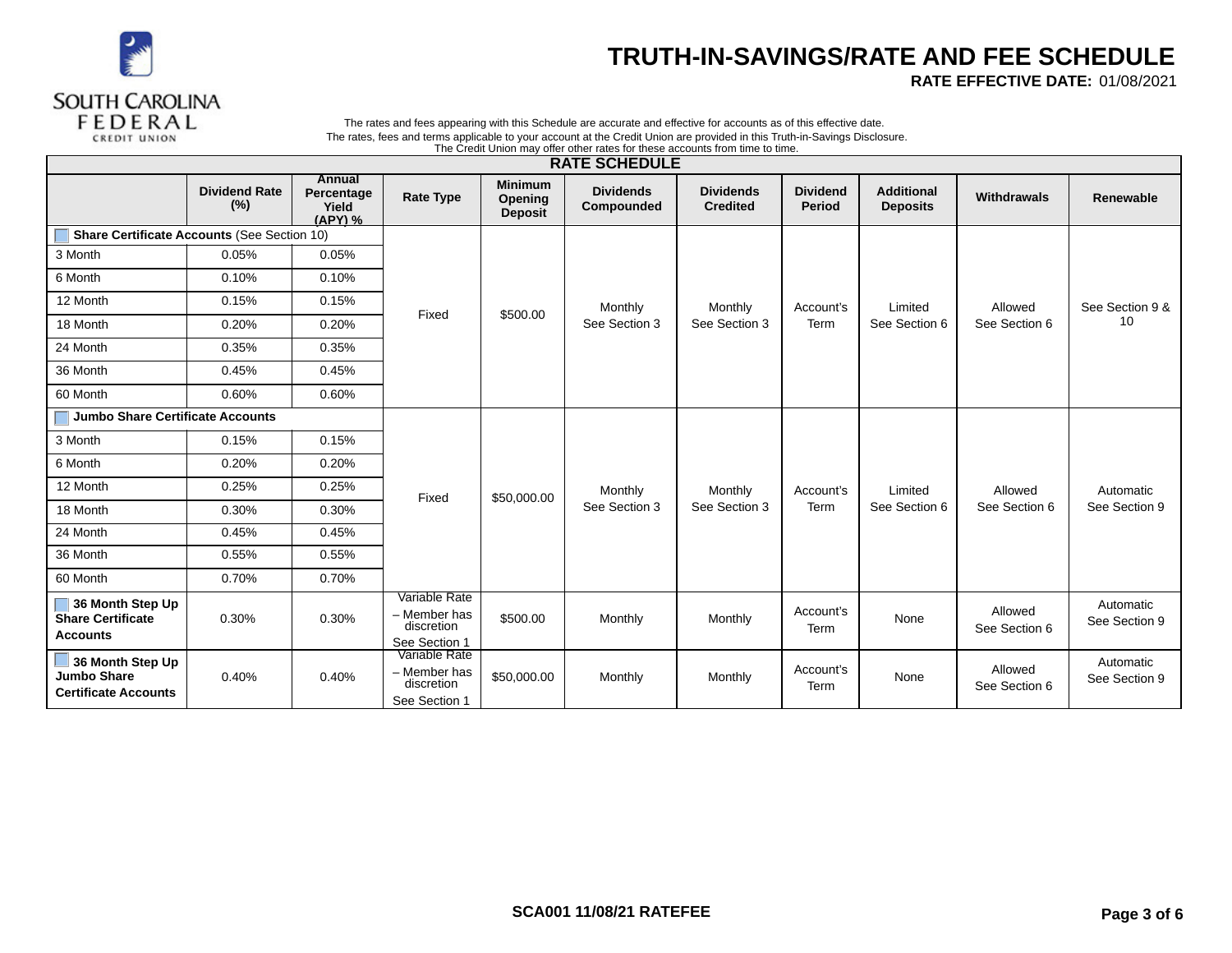|                                                                     | <b>Dividend Rate</b><br>$(\%)$ | Annual<br>Percentage<br>Yield<br>(APY) % | <b>Rate Type</b>                                             | <b>Minimum</b><br>Opening<br><b>Deposit</b> | <b>Dividends</b><br>Compounded | <b>Dividends</b><br><b>Credited</b> | <b>Dividend</b><br>Period | <b>Additional</b><br><b>Deposits</b> | Withdrawals              | <b>Renewable</b>           |
|---------------------------------------------------------------------|--------------------------------|------------------------------------------|--------------------------------------------------------------|---------------------------------------------|--------------------------------|-------------------------------------|---------------------------|--------------------------------------|--------------------------|----------------------------|
| <b>IRA Certificate Accounts</b>                                     |                                |                                          |                                                              |                                             |                                |                                     |                           |                                      |                          |                            |
| 3 Month                                                             | 0.05%                          | 0.05%                                    |                                                              |                                             |                                |                                     |                           |                                      |                          |                            |
| 6 Month                                                             | 0.10%                          | 0.10%                                    |                                                              |                                             |                                |                                     |                           |                                      |                          |                            |
| 12 Month                                                            | 0.15%                          | 0.15%                                    | Fixed                                                        |                                             | Monthly                        | Monthly                             | Account's                 | Limited                              | Allowed                  | Automatic                  |
| 18 Month                                                            | 0.20%                          | 0.20%                                    |                                                              | \$500.00                                    | See Section 3                  | See Section 3                       | Term                      | See Section 6                        | See Section 6            | See Section 9              |
| 24 Month                                                            | 0.35%                          | 0.35%                                    |                                                              |                                             |                                |                                     |                           |                                      |                          |                            |
| 36 Month                                                            | 0.45%                          | 0.45%                                    |                                                              |                                             |                                |                                     |                           |                                      |                          |                            |
| 60 Month                                                            | 0.60%                          | 0.60%                                    |                                                              |                                             |                                |                                     |                           |                                      |                          |                            |
| Jumbo IRA Certificate Accounts                                      |                                |                                          |                                                              |                                             |                                |                                     |                           |                                      |                          |                            |
| 3 Month                                                             | 0.15%                          | 0.15%                                    |                                                              |                                             |                                |                                     |                           |                                      |                          |                            |
| 6 Month                                                             | 0.20%                          | 0.20%                                    |                                                              |                                             |                                |                                     |                           |                                      |                          |                            |
| 12 Month                                                            | 0.25%                          | 0.25%                                    | Fixed                                                        | \$50,000.00                                 | Monthly                        | Monthly                             | Account's                 | Limited                              | Allowed                  | Automatic                  |
| 18 Month                                                            | 0.30%                          | 0.30%                                    |                                                              |                                             | See Section 3                  | See Section 3                       | Term                      | See Section 6                        | See Section 6            | See Section 9              |
| 24 Month                                                            | 0.45%                          | 0.45%                                    |                                                              |                                             |                                |                                     |                           |                                      |                          |                            |
| 36 Month                                                            | 0.55%                          | 0.55%                                    |                                                              |                                             |                                |                                     |                           |                                      |                          |                            |
| 60 Month                                                            | 0.70%                          | 0.70%                                    |                                                              |                                             |                                |                                     |                           |                                      |                          |                            |
| 36 Month Step Up<br><b>IRA Certificate</b><br><b>Accounts</b>       | 0.30%                          | 0.30%                                    | Variable Rate<br>- Member has<br>discretion<br>See Section 1 | \$500.00                                    | Monthly                        | Monthly                             | Account's<br>Term         | None                                 | Allowed<br>See Section 6 | Automatic<br>See Section 9 |
| 36 Month Step Up<br><b>Jumbo IRA</b><br><b>Certificate Accounts</b> | 0.40%                          | 0.40%                                    | Variable Rate<br>- Member has<br>discretion<br>See Section 1 | \$50,000.00                                 | Monthly                        | Monthly                             | Account's<br>Term         | None                                 | Allowed<br>See Section 6 | Automatic<br>See Section 9 |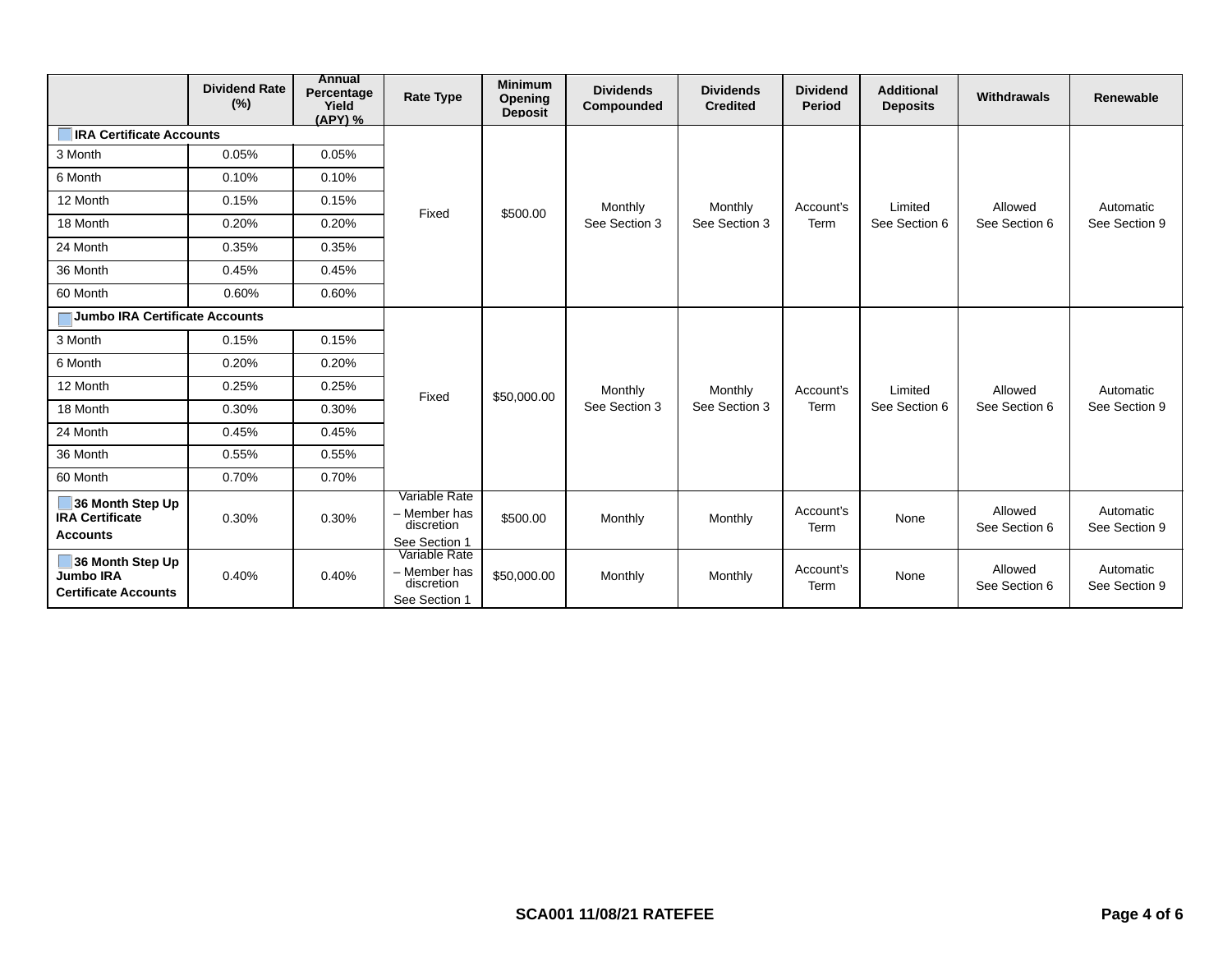## **ACCOUNT DISCLOSURES**

Except as specifically described, the following disclosures apply to all accounts. All accounts described in this Truth-in-Savings Disclosure are share accounts.

1. Rate Information. The Annual Percentage Yield is a percentage rate that reflects the total amount of dividends to be paid on an account based on the dividend rate and frequency of compounding for an annual period. For Share Certificate, Jumbo Share Certificate, IRA Certificate, and Jumbo IRA Certificate accounts, the Dividend Rate and Annual Percentage Yield are fixed and will be in effect for the initial term of the account. The Step Up Certificates will have a fixed rate for the term of the Certificate unless you exercise a one time option to have the rate increased to the current rate offered on the Step Up Certificate of the same type and term. For accounts subject to dividend compounding, the Annual Percentage Yield is based on an assumption that dividends will remain on deposit until maturity. A withdrawal of dividends will reduce earnings.

Dividend Period. For each account the dividend  $2.$ period is the account's term. The dividend period begins on the first day of the term and ends on the maturity date.

3. Dividend Compounding and Crediting. The compounding and crediting frequency of dividends is stated in the Rate Schedule.

4. Balance Information. The minimum balance requirements applicable to each account are set forth in the Rate Schedule. To open any account you must deposit or already have on deposit at least the par value of one full share in a Savings account. The par value amount is stated in the Fee Schedule. Some accounts may have additional minimum opening deposit requirements. All accounts use the Average Daily Balance method which calculates dividends by applying a periodic rate to the Average Daily Balance in the account for the dividend period. The Average Daily Balance is determined by adding the full amount of the principal in the account for each day of the period and dividing that figure by the number of days in the period.

5. Accrual of Dividends. For all accounts. dividends will begin to accrue on non-cash deposits (e.g. checks) on the business day you make the deposit to your account.

6. Transaction Limitations. For all accounts, you may make withdrawals of credited dividends within the current term without penalty. For all Certificates except Step Up Share Certificates, after your account is opened we may from time to time permit additional deposits at a minimum of \$100.00. We will notify you when this feature is available.

Maturity. Your account will mature as stated on 7. this Rate and Fee Schedule or on your Account Receipt or Maturity Notice.

8. Early Withdrawal Penalty. We may impose a penalty if you withdraw any of the principal before the maturity date.

Amount of Penalty. For all accounts, the amount of the early withdrawal penalty is based on the term of your account. The penalty schedule is as follows:

> Terms of 12 months or less 90 days' dividends

Terms of more than 12 months through 24 months 180 days' dividends

> Terms of More than 24 months 360 days' dividends

Premium Share Certificate - Regardless of term

#### 360 days' dividends

How the Penalty Works. The penalty is calculated as a forfeiture of part of the dividends that have been or would be earned on the account. It applies whether or not the dividends have been earned. In other words, if the account has not yet earned enough dividends or if the dividends have already been paid, the penalty will be deducted from the principal.

Exceptions to Early Withdrawal Penalties. At our option, we may pay the account before maturity without imposing an early withdrawal penalty under the following circumstances:

(i) When an account owner dies or is determined legally incompetent by a court or other body of competent jurisdiction

(ii) Where the account is an Individual Retirement Account (IRA) and any portion is paid within ten (10) days after the establishment; or where the account is a Keogh Plan (Keogh) provided that the depositor forfeits an amount of at least equal to the simple dividends earned in the amount withdrawn; or where the account is an IRA or Keogh, and the owner attains

age 59  $\frac{1}{2}$  and receives periodic payments, or the owner reaches 70 1/2 and receives required minimum distributions.

Renewal Policy. Most Certificate accounts will 9. automatically renew for another term upon maturity. Premium Share Certificates and Promotional Share Certificates will not renew automatically. Refer to your Account Receipt or Maturity Notice for specifics. For certificates that renew automatically, we will provide at least 30 days' notice prior to maturity. The notice will inform you of the terms, if any, under which we propose to renew the certificate. You have a grace period of ten (10) calendar days after maturity in which to draw funds in the account without being charged an early withdrawal penalty.

#### 10. Premium and Promotional Share Certificates.

For Premium Checking members, we offer premium rates for new Share Certificate accounts. At maturity funds are automatically transferred to your Premium Checking. The applicable term and rate is based on market conditions at the time of the offer. We will offer from time to time, Promotional Share Certificates where the applicable term and rate is based on market conditions at the time of the offer. At maturity funds are automatically transferred to your Savings.

11. Nontransferable/Nonnegotiable. Your account is nontransferable and nonnegotiable.

12. Discontinued Share Certificates. If at any time we should discontinue a certificate product/term, your certificate balance and dividends earned will be deposited to the primary share account under the same member number.

**Insured by NCUA**